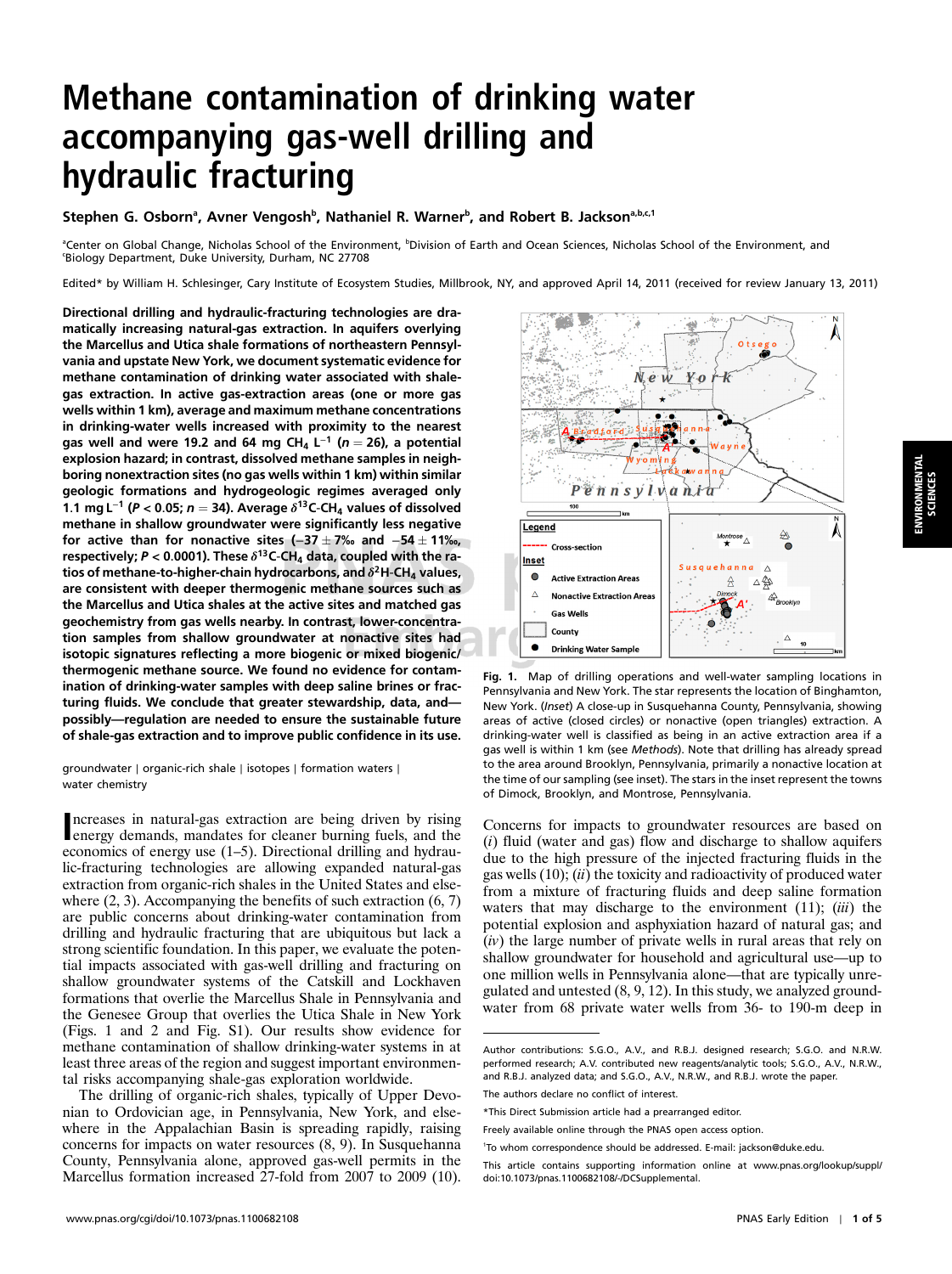

Fig. 2. Geologic cross-section of Bradford and western Susquehanna Counties created from gas-well log data provided by the Pennsylvania Department of Conservation and Natural Resources. The approximate location of the Lawrenceville-Attica Lineament is taken from Alexander et al. (34). The Ordovician Utica organic-rich shale (not depicted in the figure) underlies the Middle Devonian Marcellus at approximately 3,500 m below the ground surface.

northeast Pennsylvania (Catskill and Lockhaven formations) and upstate New York (Genesee formation) (see Figs. 1 and 2 and SI Text), including measurements of dissolved salts, water isotopes  $(^{18}O$  and <sup>2</sup>H), and isotopes of dissolved constituents (carbon, boron, and radium). Of the 68 wells, 60 were also analyzed for dissolved-gas concentrations of methane and higher-chain hydrocarbons and for carbon and hydrogen isotope ratios of methane. Although dissolved methane in drinking water is not currently classified as a health hazard for ingestion, it is an asphyxiant in enclosed spaces and an explosion and fire hazard (8). This study seeks to evaluate the potential impact of gas drilling and hydraulic fracturing on shallow groundwater quality by comparing areas that are currently exploited for gas (defined as active—one or more gas wells within 1 km) to those that are not currently associated with gas drilling (nonactive; no gas wells within 1 km), many of which are slated for drilling in the near future.

## Results and Discussion

Methane concentrations were detected generally in 51 of 60 drinking-water wells (85%) across the region, regardless of gas industry operations, but concentrations were substantially higher closer to natural-gas wells (Fig. 3). Methane concentrations were 17-times higher on average (19.2 mg CH<sub>4</sub> L<sup>-1</sup>) in shallow wells from active drilling and extraction areas than in wells from nonactive areas (1.1 mg L<sup>-1</sup> on average;  $P < 0.05$ ; Fig. 3 and Table 1). The average methane concentration in shallow groundwater in active drilling areas fell within the defined action level (10–28 mg  $L^{-1}$ ) for hazard mitigation recommended by the US Office of the Interior (13), and our maximum observed value of 64 mg L<sup>−</sup><sup>1</sup> is well above this hazard level (Fig. 3). Understanding the origin of this methane, whether it is shallower biogenic or deeper thermogenic gas, is therefore important for identifying the source of contamination in shallow groundwater systems.

The  $\delta^{13}$ C-CH<sub>4</sub> and  $\delta^2$ H-CH<sub>4</sub> values and the ratio of methane to higher-chain hydrocarbons (ethane, propane, and butane) can typically be used to differentiate shallower, biologically derived methane from deeper physically derived thermogenic methane (14). Values of  $\delta^{13}$ C-CH<sub>4</sub> less negative than approximately –50‰ are indicative of deeper thermogenic methane, whereas values more negative than −64‰ are strongly indicative of microbial methane (14). Likewise,  $\delta^2$ H-CH<sub>4</sub> values more negative than about  $-175\%$ , particularly when combined with low  $\delta^{13}$ C-CH<sub>4</sub> values, often represent a purer biogenic methane origin (14).



Fig. 3. Methane concentrations (milligrams of CH<sub>4</sub> L<sup>-1</sup>) as a function of distance to the nearest gas well from active (closed circles) and nonactive (open triangles) drilling areas. Note that the distance estimate is an upper limit and does not take into account the direction or extent of horizontal drilling underground, which would decrease the estimated distances to some extraction activities. The precise locations of natural-gas wells were obtained from the Pennsylvania Department of Environmental Protection and Pennsylvania Spatial Data Access databases (ref. 35; accessed Sept. 24, 2010).

The average  $\delta^{13}$ C-CH<sub>4</sub> value in shallow groundwater in active drilling areas was  $-37 \pm 7\%$ , consistent with a deeper thermogenic methane source. In contrast, groundwater from nonactive areas in the same aquifers had much lower methane concentrations and significantly lower  $\delta^{13}$ C-CH<sub>4</sub> values (average of -54 $\pm$  $11\%$ <sub>c</sub>;  $P < 0.0001$ ; Fig. 4 and Table 1). Both our  $\delta^{13}$ C-CH<sub>4</sub> data and  $\delta^2$ H-CH<sub>4</sub> data (see Fig. S2) are consistent with a deeper thermogenic methane source at the active sites and a more biogenic or mixed methane source for the lower-concentration samples from nonactive sites (based on the definition of Schoell, ref. 14).

Because ethane and propane are generally not coproduced during microbial methanogenesis, the presence of higher-chain hydrocarbons at relatively low methane-to-ethane ratios (less than approximately 100) is often used as another indicator of deeper thermogenic gas (14, 15). Ethane and other higher-chain hydrocarbons were detected in only 3 of 34 drinking-water wells from nonactive drilling sites. In contrast, ethane was detected in 21 of 26 drinking-water wells in active drilling sites. Additionally, propane and butane were detected (>0.001 mol %) in eight and two well samples, respectively, from active drilling areas but in no wells from nonactive areas.

Further evidence for the difference between methane from water wells near active drilling sites and neighboring nonactive sites is the relationship of methane concentration to  $\delta^{13}$ C-CH<sub>4</sub> values (Fig. 4A) and the ratios of methane to higher-chain hydro-

Table 1. Mean values  $\pm$  standard deviation of methane concentrations (as milligrams of  $CH<sub>4</sub>$  L<sup>-1</sup>) and carbon isotope composition in methane in shallow groundwater  $\delta^{13}$ C-CH<sub>4</sub> sorted

| by aquifers and proximity to gas wells (active vs. nonactive) |                      |                                     |  |  |  |  |  |
|---------------------------------------------------------------|----------------------|-------------------------------------|--|--|--|--|--|
| Water source, n                                               | milligrams $CH4 L-1$ | $\delta^{13}$ C-CH <sub>4</sub> , ‰ |  |  |  |  |  |
| Nonactive Catskill, 5                                         | $1.9 \pm 6.3$        | $-52.5 \pm 7.5$                     |  |  |  |  |  |
| Active Catskill, 13                                           | $26.8 \pm 30.3$      | $-33.5 \pm 3.5$                     |  |  |  |  |  |
| Nonactive Genesee, 8                                          | $1.5 \pm 3.0$        | $-57.5 \pm 9.5$                     |  |  |  |  |  |
| Active Genesee, 1                                             | 0.3                  | $-34.1$                             |  |  |  |  |  |
| Active Lockhaven, 7                                           | $50.4 \pm 36.1$      | $-40.7 \pm 6.7$                     |  |  |  |  |  |
| Total active wells, 21                                        | 19.2                 | $-37 \pm 7$                         |  |  |  |  |  |
| Total nonactive wells, 13                                     | 1.1                  | $-54 \pm 11$                        |  |  |  |  |  |
|                                                               |                      |                                     |  |  |  |  |  |

The variable  $n$  refers to the number of samples.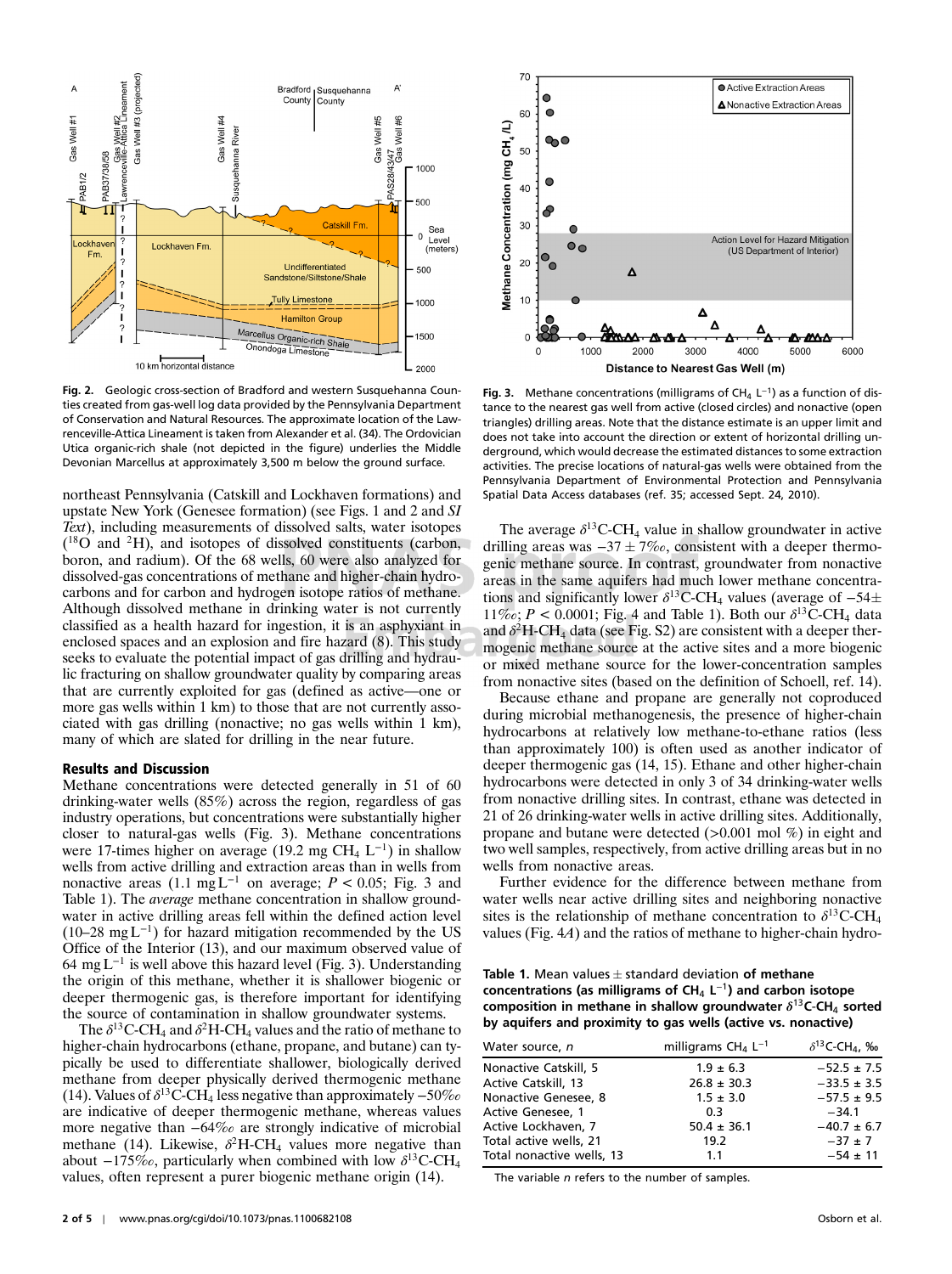

Fig. 4. (A) Methane concentrations in groundwater versus the carbon isotope values of methane. The nonactive and active data depicted in Fig. 3 are subdivided based on the host aquifer to illustrate that the methane concentrations and  $\delta^{13}$ C values increase with proximity to natural-gas well drilling regardless of aquifer formation. Gray areas represent the typical range of thermogenic and biogenic methane taken from Osborn and Mcintosh (18). VPDB, Vienna Pee Dee belemnite. (B) Bernard plot (15) of the ratio of methane to higher-chain hydrocarbons versus the  $\delta^{13}$ C of methane. The smaller symbols in grayscale are from published gas-well samples from gas production across the region (16–18). These data generally plot along a trajectory related to reservoir age and thermal maturity (Upper Devonian through Ordovician; see text for additional details). The gas-well data in the orange ovals are from gas wells in our study area in Susquehanna County, Pennsylvania (data from Pennsylvania Department of Environmental Protection). Gray areas represent typical ranges of thermogenic and biogenic methane (data from Osborn and McIntosh, ref. 18).

carbons versus  $\delta^{13}$ C-CH<sub>4</sub> (Fig. 4B). Methane concentrations not only increased in proximity to gas wells (Fig. 3), the accompanying  $\delta^{13}$ C-CH<sub>4</sub> values also reflected an increasingly thermogenic methane source (Fig. 4A).

Using a Bernard plot (15) for analysis (Fig. 4B), the enriched  $\delta^{13}$ C-CH<sub>4</sub> (approximately > – 50‰) values accompanied by low ratios of methane to higher-chain hydrocarbons (less than approximately 100) in drinking-water wells also suggest that dissolved gas is more thermogenic at active than at nonactive sites (Fig. 4B). For instance, 12 dissolved-gas samples at active drilling sites fell along a regional gas trajectory that increases with reservoir age and thermal maturity of organic matter, with samples from Susquehanna County, Pennsylvania specifically matching natural-gas geochemistry from local gas wells (Fig. 4B, orange oval). These 12 samples and local natural-gas samples are consistent with gas sourced from thermally mature organic matter of Middle Devonian and older depositional ages often found in Marcellus Shale from approximately 2,000 m below the surface in the northern Appalachian Basin (14–19) (Fig. 4B). In contrast, none of the methane samples from nonactive drilling areas fell upon this trajectory (Fig. 4B); eight dissolved-gas samples in Fig. 4B from active drilling areas and all of the values from nonactive areas may instead be interpreted as mixed biogenic/ thermogenic gas (18) or, as Laughrey and Baldassare (17) proposed for their Pennsylvanian gas data (Fig. 4B), the early migration of wet thermogenic gases with low- $\delta^{13}$ C-CH<sub>4</sub> values and high methane-to-higher-chain hydrocarbon ratios. One data point from a nonactive area in New York fell squarely in the parameters of a strictly biogenic source as defined by Schoell (14) (Fig. 4B, upper-left corner).

Carbon isotopes of dissolved inorganic carbon ( $\delta^{13}$ C-DIC > +10‰) and the positive correlation of  $\delta^2$ H of water and  $\delta^2$ H of methane have been used as strong indicators of microbial methane, further constraining the source of methane in shallow groundwater (depth less than 550 m) (18, 20). Our  $\delta^{13}$ C-DIC values were fairly negative and show no association with the  $\delta^{13}$ C-CH<sub>4</sub> values (Fig. S3), which is not what would be expected if methanogenesis were occurring locally in the shallow aquifers. Instead, the  $\delta^{13}$ C-DIC values from the shallow aquifers plot within a narrow range typical for shallow recharge waters, with the dissolution of  $CO<sub>2</sub>$  produced by respiration as water passes downward through the soil critical zone. Importantly, these values do not indicate extensive microbial methanogenesis or sulfate reduction. The data do suggest gas-phase transport of methane upward to the shallow groundwater zones sampled for this study (<190 m) and dissolution into shallow recharge waters locally. Additionally, there was no positive correlation between the  $\delta^2$ H values of methane and  $\delta^2$ H of water (Fig. S4), indicating that microbial methane derived in this shallow zone is negligible. Overall, the combined gas and formation-water results indicate that thermogenic gas from thermally mature organic matter of Middle Devonian and older depositional ages is the most likely source of the high methane concentrations observed in the shallow water wells from active extraction sites.

A different potential source of shallow groundwater contamination associated with gas drilling and hydraulic fracturing is the introduction of hypersaline formation brines and/or fracturing fluids. The average depth range of drinking-water wells in northeastern Pennsylvania is from 60 to 90 m (12), making the average vertical separation between drinking-water wells and the Marcellus Shale in our study area between approximately 900 and 1,800 m (Fig. 2). The research area, however, is located in tectonically active areas with mapped faults, earthquakes, and lineament features (Fig. 2 and Fig. S1). The Marcellus formation also contains two major sets of joints (21) that could be conduits for directed pressurized fluid flow. Typical fracturing activities in the Marcellus involve the injection of approximately 13–19 million liters of water per well (22) at pressures of up to 69,000 kPa. The majority of this fracturing water typically stays underground and could in principle displace deep formation water upward into shallow aquifers. Such deep formation waters often have high concentrations of total dissolved solids >250;000 mg L<sup>−</sup><sup>1</sup>, trace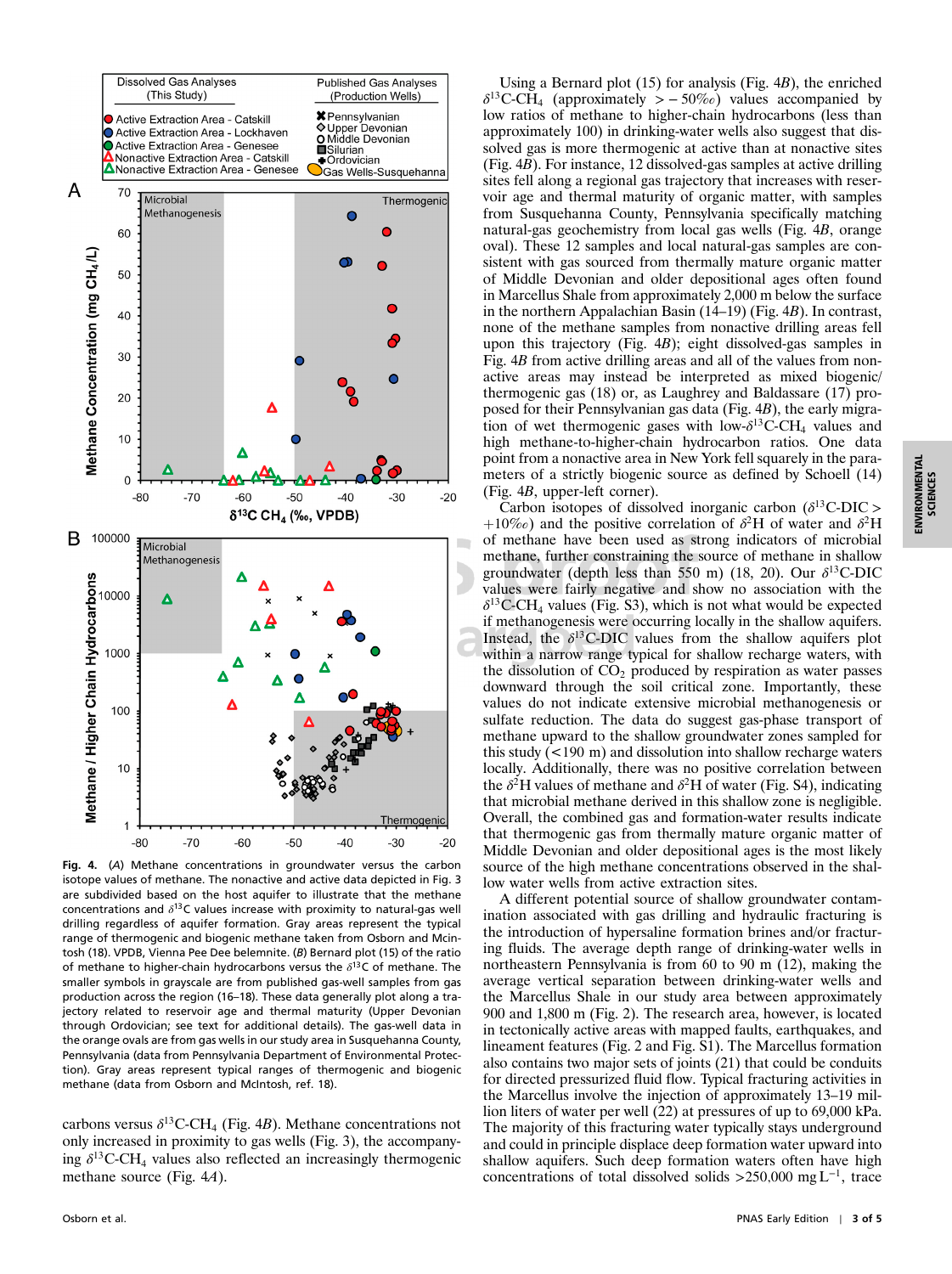toxic elements, (18), and naturally occurring radioactive materials, with activities as high as 16;000 picocuries per liter (1 pCi  $L^{-1} = 0.037$  becquerels per liter) for <sup>226</sup>Ra compared to a drinking-water standard of 5 pCi L<sup>-1</sup> for combined <sup>226</sup>Ra and <sup>226</sup>Ra (23).

We evaluated the hydrochemistry of our 68 drinking-water wells and compared these data to historical data of 124 wells in the Catskill and Lockhaven aquifers (24, 25). We used three types of indicators for potential mixing with brines and/or saline fracturing fluids:  $(i)$  major inorganic chemicals;  $(ii)$  stable isotope signatures of water ( $\delta^{18}O$ ,  $\delta^2H$ ); and (iii) isotopes of dissolved constituents ( $\delta^{13}$ C-DIC,  $\delta^{11}$ B, and <sup>226</sup>Ra). Based on our data (Table 2), we found no evidence for contamination of the shallow wells near active drilling sites from deep brines and/or fracturing fluids. All of the Na<sup>+</sup>, Cl<sup>−</sup>, Ca<sup>2+</sup>, and DIC concentrations in wells from active drilling areas were consistent with the baseline historical data, and none of the shallow wells from active drilling areas had either chloride concentrations >60 mg L<sup>−</sup><sup>1</sup> or Na-Ca-Cl compositions that mirrored deeper formation waters (Table 2). Furthermore, the mean isotopic values of  $\delta^{18}O$ ,  $\delta^2H$ ,  $\delta^{13}C\text{-DIC}$ ,  $\delta^{11}$ B, and <sup>226</sup>Ra in active and nonactive areas were indistinguishable. The <sup>226</sup>Ra values were consistent with available historical data (25), and the composition of  $\delta^{18}$ O and  $\delta^2$ H in the well-water appeared to be of modern meteoric origin for Pennsylvania (26) (Table 2 and Fig. S5). In sum, the geochemical and isotopic features for water we measured in the shallow wells from both active and nonactive areas are consistent with historical data and inconsistent with contamination from mixing Marcellus Shale formation water or saline fracturing fluids (Table 2).

There are at least three possible mechanisms for fluid migration into the shallow drinking-water aquifers that could help explain the increased methane concentrations we observed near gas wells (Fig. 3). The first is physical displacement of gas-rich deep solutions from the target formation. Given the lithostatic and hydrostatic pressures for 1–2 km of overlying geological strata, and our results that appear to rule out the rapid movement of deep brines to near the surface, we believe that this mechanism is unlikely. A second mechanism is leaky gas-well casings (e.g., refs. 27 and 28). Such leaks could occur at hundreds of meters underground, with methane passing laterally and vertically through fracture systems. The third mechanism is that the process of hydraulic fracturing generates new fractures or enlarges existing ones above the target shale formation, increasing the connectivity of the fracture system. The reduced pressure following the fracturing activities could release methane in solution, leading to methane exsolving rapidly from solution (29), allowing methane gas to potentially migrate upward through the fracture system.

Methane migration through the 1- to 2-km-thick geological formations that overlie the Marcellus and Utica shales is less likely as a mechanism for methane contamination than leaky well casings, but might be possible due to both the extensive fracture systems reported for these formations and the many older, uncased wells drilled and abandoned over the last century and a half in Pennsylvania and New York. The hydraulic conductivity in the overlying Catskill and Lockhaven aquifers is controlled by a secondary fracture system (30), with several major faults and lineaments in the research area (Fig. 2 and Fig. S1). Consequently, the high methane concentrations with distinct positive  $\delta^{13}$ C-CH<sub>4</sub> and  $\delta^2$ H-CH<sub>4</sub> values in the shallow groundwater from active areas could in principle reflect the transport of a deep methane source associated with gas drilling and hydraulic-fracturing activities. In contrast, the low-level methane migration to the surface groundwater aquifers, as observed in the nonactive areas, is likely a natural phenomenon (e.g., ref. 31). Previous studies have shown that naturally occurring methane in shallow aquifers is typically associated with a relatively strong biogenic signature indicated by depleted  $\delta^{13}$ C-CH<sub>4</sub> and  $\delta^2$ H-CH<sub>4</sub> compositions (32) coupled with high ratios of methane to higher-chain hydrocarbons (33), as we observed in Fig. 4B. Several models have been developed to explain the relatively common phenomenon of rapid vertical transport of gases (Rn,  $CH_4$ , and  $CO_2$ ) from depth to the surface (e.g., ref. 31), including pressure-driven continuous gas-phase flow through dry or water-saturated fractures and density-driven buoyancy of gas microbubbles in aquifers and water-filled fractures (31). More research is needed across this and other regions to determine the mechanism(s) controlling the higher methane concentrations we observed.

Based on our groundwater results and the litigious nature of shale-gas extraction, we believe that long-term, coordinated sampling and monitoring of industry and private homeowners is needed. Compared to other forms of fossil-fuel extraction, hydraulic fracturing is relatively poorly regulated at the federal level. Fracturing wastes are not regulated as a hazardous waste under the Resource Conservation and Recovery Act, fracturing wells are not covered under the Safe Drinking Water Act, and only recently has the Environmental Protection Agency asked fracturing

|                               | Active                          |                                   | Nonactive                         |                              | Previous studies (background)           |                                        |                                            |
|-------------------------------|---------------------------------|-----------------------------------|-----------------------------------|------------------------------|-----------------------------------------|----------------------------------------|--------------------------------------------|
|                               | Lockhaven<br>formation<br>$N=8$ | Catskill<br>formation<br>$N = 25$ | Catskill<br>formation<br>$N = 22$ | Genesee<br>group<br>$N = 12$ | Lockhaven<br>formation (25)<br>$N = 45$ | Catskill formation<br>(24)<br>$N = 79$ | Appalachian brines<br>(18, 23)<br>$N = 21$ |
| Alkalinity as $HCO_{3}^{-}$ , |                                 |                                   |                                   |                              |                                         |                                        |                                            |
| mg $L^{-1}$                   | $285 \pm 36$                    | $157 + 56$                        | $127 \pm 53$                      | $158 \pm 56$                 | $209 \pm 77$                            | $133 \pm 61$                           | $150 \pm 171$                              |
| mM                            | $[4.7 \pm 0.6]$                 | $[2.6 \pm 0.9]$                   | $[2.1 \pm 0.9]$                   | $[2.6 \pm 0.9]$              | $[3.4 \pm 1.3]$                         | $[2.2 \pm 1.0]$                        | $[2.5 \pm 2.8]$                            |
| Sodium, mg $L^{-1}$           | $87 \pm 22$                     | $23 \pm 30$                       | $17 \pm 25$                       | $29 \pm 23$                  | $100 \pm 312$                           | $21 \pm 37$                            | $33.000 \pm 11.000$                        |
| Chloride, mg $L^{-1}$         | $25 \pm 17$                     | $11 \pm 12$                       | $17 \pm 40$                       | $9 \pm 19$                   | $132 + 550$                             | $13 \pm 42$                            | $92.000 \pm 32.000$                        |
| Calcium, mg $L^{-1}$          | $22 \pm 12$                     | $31 \pm 13$                       | $27 \pm 9$                        | $26 \pm 5$                   | $49 \pm 39$                             | $29 \pm 11$                            | $16.000 \pm 7.000$                         |
| Boron, $\mu q L^{-1}$         | $412 \pm 156$                   | $93 \pm 167$                      | $42 \pm 93$                       | $200 \pm 130$                | <b>NA</b>                               | <b>NA</b>                              | $3,700 \pm 3,500$                          |
| $\delta^{11}$ B ‰             | $27 \pm 4$                      | $22 \pm 6$                        | $23 \pm 6$                        | $26 \pm 6$                   | <b>NA</b>                               | <b>NA</b>                              | $39 \pm 6$                                 |
| $226$ Ra, pCi L <sup>-1</sup> | $0.24 \pm 0.2$                  | $0.16 \pm 0.15$                   | $0.17 \pm 0.14$                   | $0.2 \pm 0.15$               | $0.56 \pm 0.74$                         | <b>NA</b>                              | $6,600 \pm 5,600$                          |
| $\delta^2$ H, ‰, VSMOW        | $-66 \pm 5$                     | $-64 \pm 3$                       | $-68 \pm 6$                       | $-76 \pm 5$                  | NA.                                     | NA.                                    | $-41 \pm 6$                                |
| $\delta^{18}$ O, ‰, VSMOW     | $-10 \pm 1$                     | $-10 \pm 0.5$                     | $-11 \pm 1$                       | $-12 \pm 1$                  | <b>NA</b>                               | <b>NA</b>                              | $-5 \pm 1$                                 |

Table 2. Comparisons of selected major ions and isotopic results in drinking-water wells from this study to data available on the same formations (Catskill and Lockhaven) in previous studies (24, 25) and to underlying brines throughout the Appalachian Basin (18)

Some data for the active Genesee Group and nonactive Lockhaven Formation are not included because of insufficient sample sizes (NA). Values represent means  $\pm 1$  standard deviation. NA, not available.

N values for δ<sup>11</sup>B ‰ analysis are 8, 10, 3, 6, and 5 for active Lockhaven, active Catskill, nonactive Genesee, nonactive Catskill, and brine, respectively. N values for <sup>226</sup>Ra are 6, 7, 3, 10, 5, and 13 for active Lockhaven, active Catskill, nonactive Genesee, nonactive Catskill, background Lockhaven, and brine, respectively. δ<sup>11</sup>B ‰ normalized to National Institute of Standards and Technology Standard Reference Material 951. δ<sup>2</sup>H and δ<sup>18</sup>O normalized to Vienna Standard Mean Ocean Water (VSMOW).